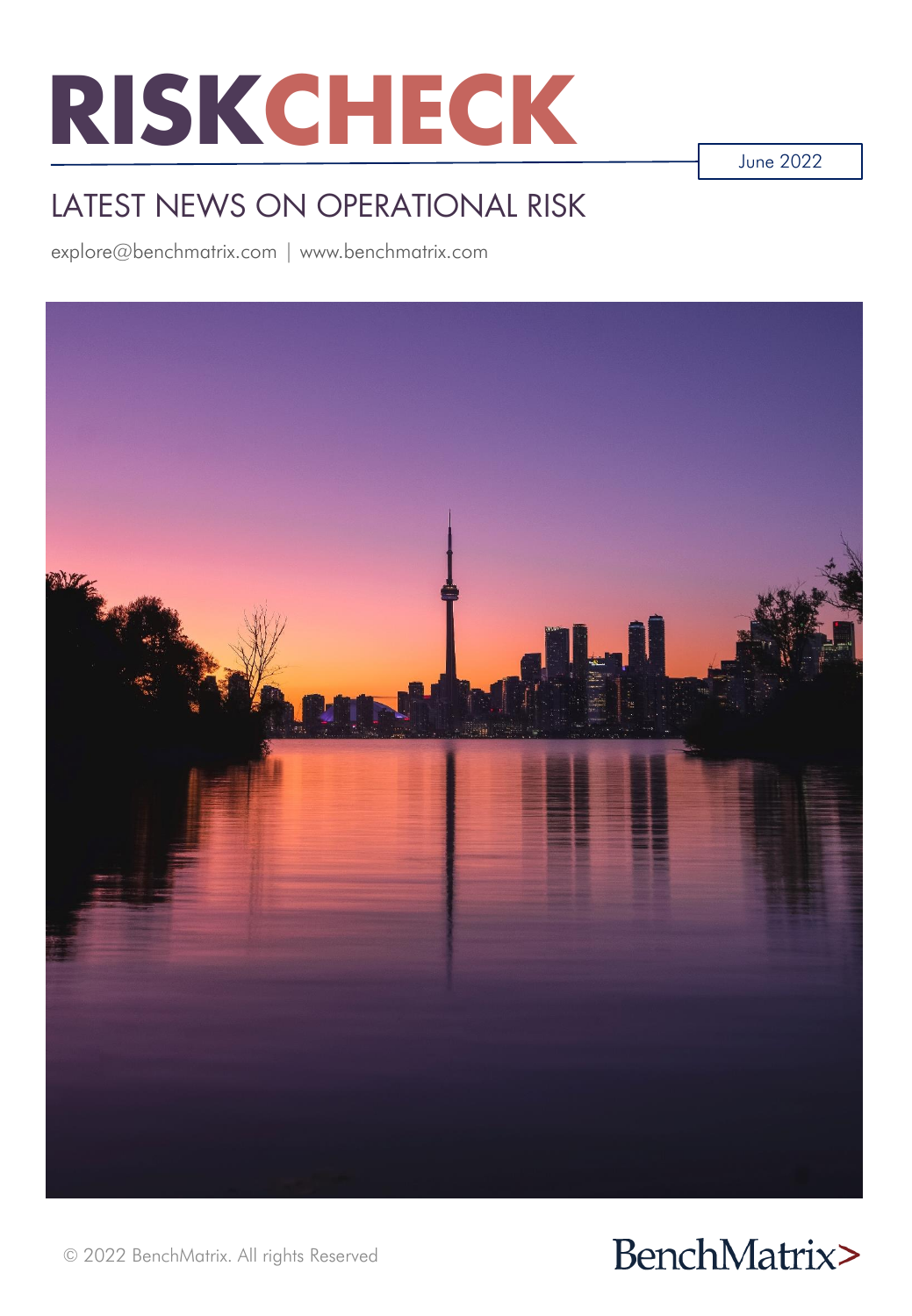# SUMMARY OF NEWS

- 1. Canada: FINTRAC announces amendments to AML/CFT laws for money services and foreign money services businesses
- 2. UAE reaffirms commitment to strengthening AML/CFT regulations and measures to combat financial crime
- 3. UAE: 79 fined up to Dh10 million after being convicted of fraud, money laundering
- 4. Kuwait tries 7 expats accused of laundering almost \$200m
- 5. Bahraini leaders convene to discuss ESG in financial services
- 6. UAE Central Bank increases base rate by 50 basis points
- 7. Nigeria banks remain resilient, attain 6.8% asset growth, says Dikko
- 8. Infrastructure enabling banks to accept payments from digital wallets underway: Qatar Central Bank Governor
- 9. European At-Risk Leveraged Credit May 2022
- 10. Canadian banks shrink future bad debt cushion even as economic risks mount
- 11. Buhari signs 3 anti-money laundering bills into law
- 12. Pakistan default risk surges
- 13. GCC Economies to Expand by 5.9% in 2022
- 14. Rate of bank loan defaults set to rise across the eurozone, while growth in lending slows from the pandemic peak
- 15. Swiss fintech ZoodPay acquires Pakistan's Tez Financial Services
- 16. China's COVID Policy To Further Weigh On Economy, Credit
- 17. Bahrain's economy to grow 3% in 2022 on higher oil prices and post-Covid rebound
- 18. Qatar faces new terror funding accusations, embassy seeks more information
- 19. Large Brazilian Banks Resilient Earnings Amid Rising Credit Costs
- 20. Economy to face further pressure
- 21. Turkey Keeps Rates Unchanged Despite Lira, Inflation Risks
- 22. Call for Enhanced Disaster Risk Data Governance and Data-driven Analysis to Inform Policy Decisions at the Global Platform for Disaster Risk Reduction 2022
- 23. Saudi Arabian Banks Recovering Well from Pandemic Pressures
- 24. UAE credit demand and supply remain on the rise: Central Bank
- 25. Survey reveals stark gap in risk management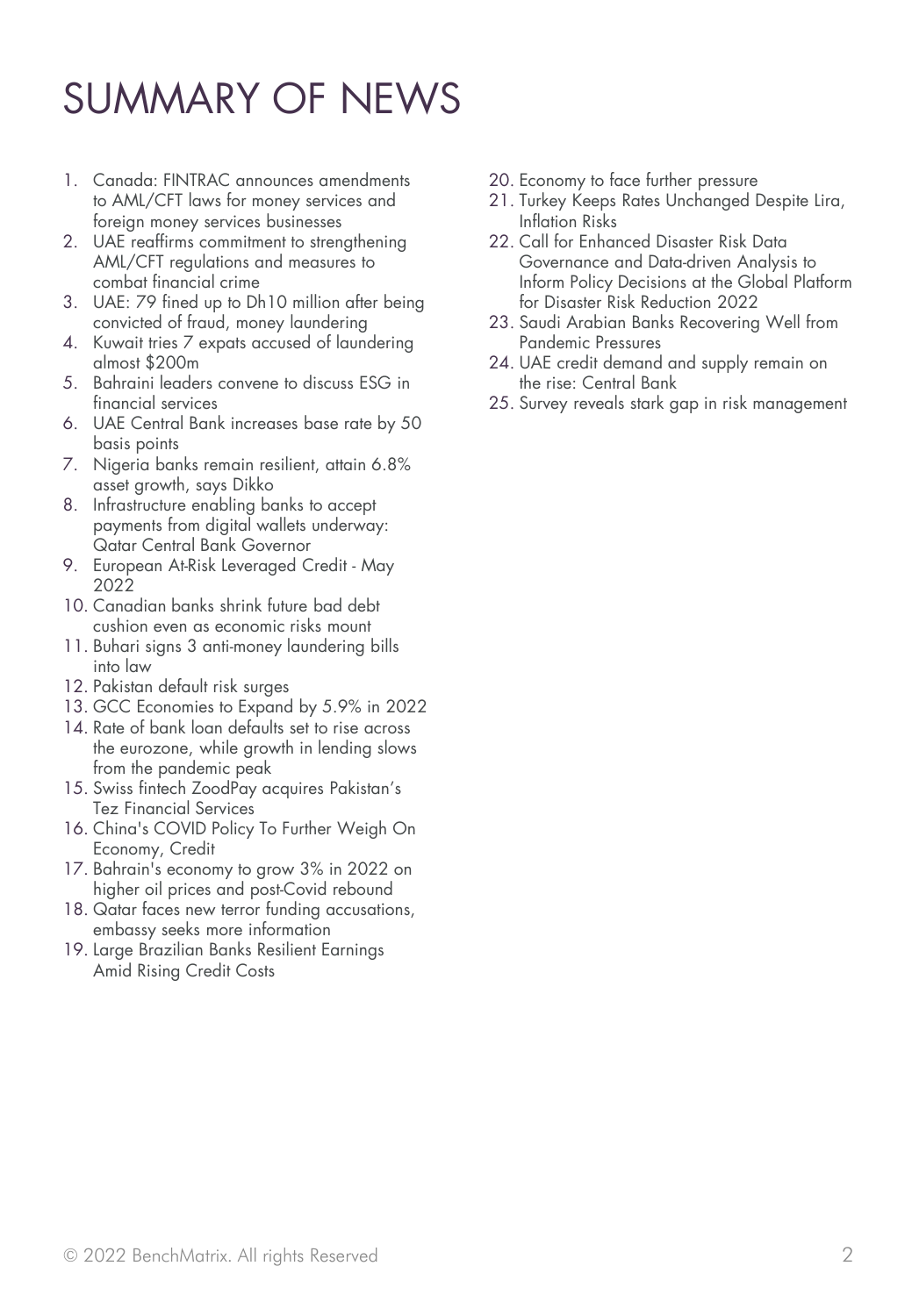# OPERATIONAL RISK NEWS

# [Canada: FINTRAC announces amendments](https://www.dataguidance.com/news/canada-fintrac-announces-amendments-amlcft-laws-money)

to AML/CFT laws for money services and foreign money services businesses *May 04th, 2022 – The Financial Transactions and Reports Analysis Centre of Canada ('FINTRAC') announced, on 27* 

*April 2022, amendments to the Proceeds of Crime (Money Laundering) and Terrorist Financing Regulations and the Proceeds of Crime.*

#### [UAE reaffirms commitment to strengthening](https://www.mofaic.gov.ae/en/mediahub/news/2022/5/25/25-05-2022-uae-aml-cft) AML/CFT regulations and measures to combat financial crime

May 25<sup>th</sup>, 2022 – General Share UAE reaffirms commitment to strengthening AML/CFT regulations and measures to combat financial

## UAE: 79 fined up to Dh10 million after

[being convicted of fraud, money laundering](https://www.khaleejtimes.com/crime/uae-79-fined-up-to-dh10-million-after-being-convicted-of-fraud-money-laundering) *May 22nd , 2022 -* The Abu Dhabi Criminal Court convicted an organized criminal group that used fake URLs of a Chinese website to defraud victims and launder money.

#### [Kuwait tries 7 expats accused of laundering](https://www.middleeastmonitor.com/20220511-kuwait-tries-7-expats-accused-of-laundering-almost-200m/)  almost \$200m

*May 11th, 2022 -* Seven expatriates are currently on trial in Kuwait on charges of money laundering by illegally raking in 60.3 million Kuwaiti dinars (roughly \$196.5 million) between July 2019 and October 2021.

#### [Bahraini leaders convene to discuss ESG in](https://www.consultancy-me.com/news/5018/bahraini-leaders-convene-to-discuss-esg-in-financial-services)  financial services

May 30<sup>th</sup>, 2022 - Last week, over 80 senior leaders from across Bahrain's financial services sector came together to attend a KPMG seminar dedicated to environmental, social, and governance (ESG) within the industry.

#### [UAE Central Bank increases base rate by 50](https://www.khaleejtimes.com/banking-in-uae/uae-central-bank-increases-base-rate) basis points

*May 04th , 2022 -* The Central Bank of the UAE (CBUAE) said on Wednesday it decided to increase its base rate by 50 basis points to 2.25% effective from Thursday, in lockstep with the US Federal Reserve's move as it seeks to fend off inflation at multi-decade highs.

#### [Nigeria banks remain resilient, attain 6.8%](https://guardian.ng/business-services/nigeria-banks-remain-resilient-attain-6-8-asset-growth-says-dikko/) asset growth, says Dikko

*May 20th , 2022 –* Despite challenges occasioned by the COVID-10 pandemic, the Nigerian banking industry has remained resilient, delivering 15.6 per cent and 6.8 per cent growth in total assets and profits respectively in the first half of 2021.

#### Infrastructure enabling banks to accept [payments from digital wallets underway:](https://thepeninsulaqatar.com/article/29/05/2022/infrastructure-enabling-banks-to-accept-payments-from-digital-wallets-underway-qatar-central-bank-governor) Qatar Central Bank Governor

*May 29th , 2022 -* Doha: Under the patronage of Prime Minister and Minister of Interior HE Sheikh Khalid bin Khalifa bin Abdulaziz Al-Thani, the 9th edition of the Euromoney Qatar Conference kicked off today.

#### [European At-Risk Leveraged Credit -](https://www.fitchratings.com/research/corporate-finance/european-at-risk-leveraged-credit-may-2022-26-05-2022) May 2022

*May 26th, 2022 -* Anticipating a Challenging 2H22 We expect wider spread and lower leverage multiple benchmarks in European leveraged credit bond and loan markets through 2022 and into 2023.

# [Canadian banks shrink future bad debt](https://www.reuters.com/markets/us/national-bank-canada-beats-profit-estimates-second-quarter-2022-05-27/)

cushion even as economic risks mount *May 29th , 2022 -* TORONTO, May 29 (Reuters) - Canadian banks wrapped up second-quarter earnings season last week, with most reporting better-than-expected profits,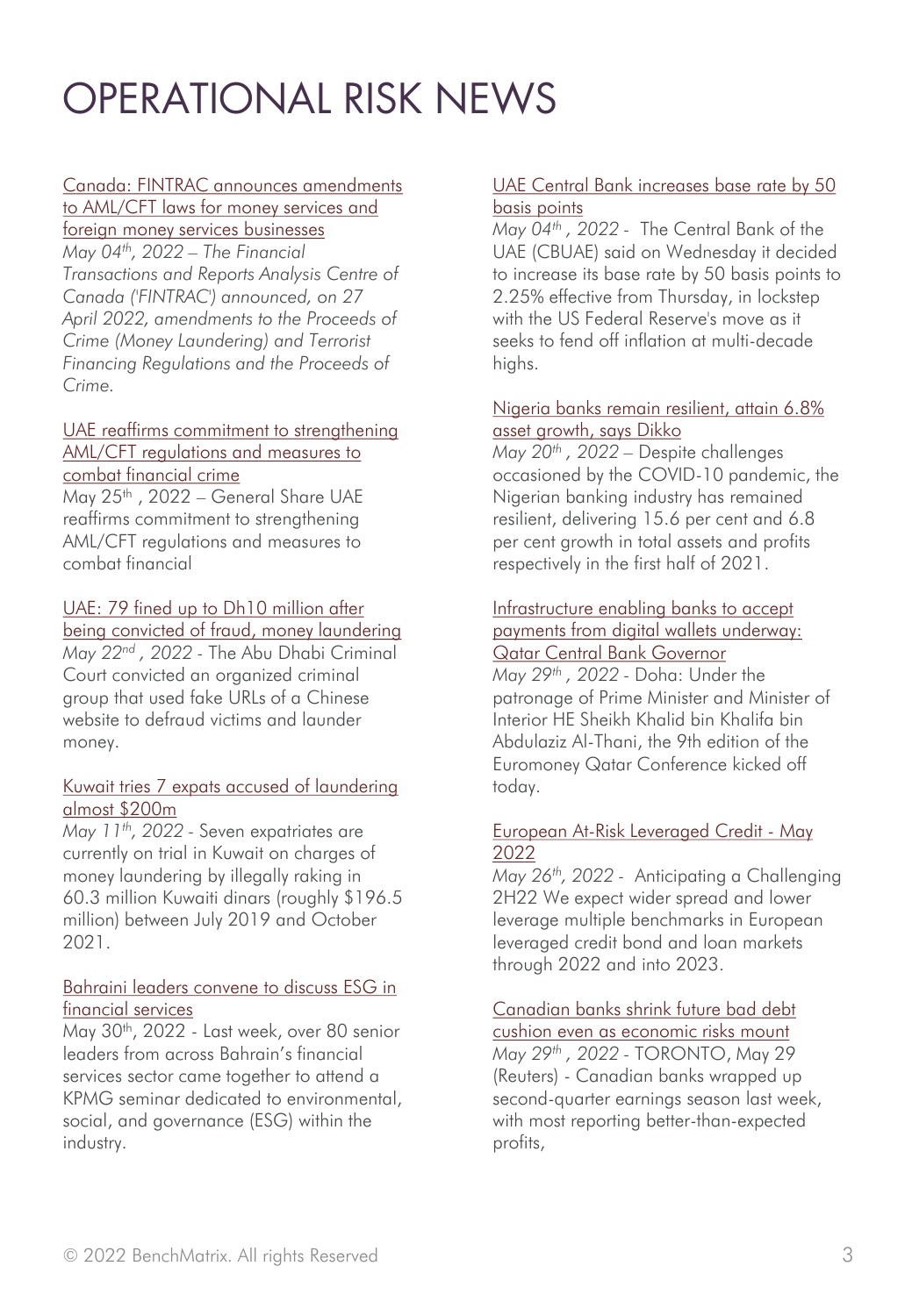# OPERATIONAL RISK NEWS

#### [Buhari signs 3 anti-money laundering bills](https://www.vanguardngr.com/2022/05/buhari-signs-3-anti-money-laundering-bills-into-law/)  into law

*May 12th, 2022 –* President Muhammadu Buhari has signed into law, three bills aimed at improving the anti-money laundering and counter terrorist financing/proliferation financing framework in Nigeria.

#### [Pakistan default risk surges](https://www.thenews.com.pk/print/960174-pakistan-default-risk-surges)

May 24<sup>th</sup>, 2022 - Red alert: The bonds that are to mature on 5 December 2022 are now yielding a whopping 27 percent.

#### [GCC Economies to Expand by 5.9% in](https://www.worldbank.org/en/news/press-release/2022/05/23/-gcc-economies-to-expand-by-5-9-in-2022) 2022

*May 23rd, 2022 -* The economies of the Gulf Cooperation Council (GCC) are projected to expand by 5.9% overall in 2022, with this recovery likely to continue in the medium-term.

#### [Rate of bank loan defaults set to rise across](https://www.ey.com/en_gl/news/2022/05/rate-of-bank-loan-defaults-set-to-rise-across-the-eurozone-while-growth-in-lending-slows-from-the-pandemic-peak)  the eurozone, while growth in lending slows from the pandemic peak

May 04<sup>th</sup>, 2022 - The number of eurozone businesses and households unable to make repayments on their bank loans is set to rise, according to the first EY European Bank Lending Economic Forecast.

#### Swiss fintech ZoodPay [acquires Pakistan's](https://www.fintechfutures.com/2022/05/swiss-fintech-zoodpay-acquires-pakistans-tez-financial-services/) Tez Financial Services

May 26th , 2022 - Founded in 2016, Tez offers small loans to unbanked and underserved Pakistanis through its smartphone app and digital platform.

#### [China's COVID Policy To Further Weigh On](https://www.spglobal.com/ratings/en/research/articles/220516-china-s-covid-policy-to-further-weigh-on-economy-credit-12373139) Economy, Credit

*May 16th , 2022 -* China's COVID policy will be a key credit factor for the rest of 2022, and beyond. Continued strict lockdowns of cities and towns are hitting economic activity, leading to weaker growth.

#### [Bahrain's economy to grow 3% in 2022 on](https://www.thenationalnews.com/business/economy/2022/05/08/bahrains-economy-to-grow-3-in-2022-on-higher-oil-prices-and-post-covid-rebound/)

higher oil prices and post-Covid rebound *May 08th , 2022 –* Bahrain's economy is expected to grow 3 per cent in 2022 on the back of higher oil prices and output and a rebound from the Covid-19 pandemic, according to a new study from the National Bank of Kuwait.

#### [Qatar faces new terror funding accusations,](https://www.business-standard.com/article/international/qatar-faces-new-terror-funding-accusations-embassy-seeks-more-information-122051400044_1.html)  embassy seeks more information

*May 14th , 2022 -* Qatar, a key U.S. ally in the Persian Gulf, is facing increased scrutiny over its alleged financial ties to terrorism in a lawsuit from relatives of a slain American journalist and a separate federal investigation into a member of the country's royal family.

#### [Large Brazilian Banks Resilient Earnings Amid](https://www.fitchratings.com/research/banks/large-brazilian-banks-resilient-earnings-amid-rising-credit-costs-26-05-2022)  Rising Credit Costs

*May 26th, 2022 -* Fitch Ratings-Sao Paulo/Rio de Janeiro-26 May 2022: Revenue generation for Brazil's largest private banks

#### [Economy to face further pressure](https://tribune.com.pk/story/2355353/economy-to-face-further-pressure)

*May 06th , 2022 -* Besides, the government has not yet claimed any success in getting fresh bailout packages from friendly countries including Saudi Arabia and the United Arab Emirates (UAE).

#### [Turkey Keeps Rates Unchanged Despite Lira,](https://www.bloomberg.com/news/articles/2022-05-26/turkey-keeps-rates-on-hold-again-despite-lira-inflation-risks)  Inflation Risks

*May 26th , 2022 -* Turkey's central bank left interest rates unchanged for a fifth month, extending a pause that's coming at a steep cost for the lira.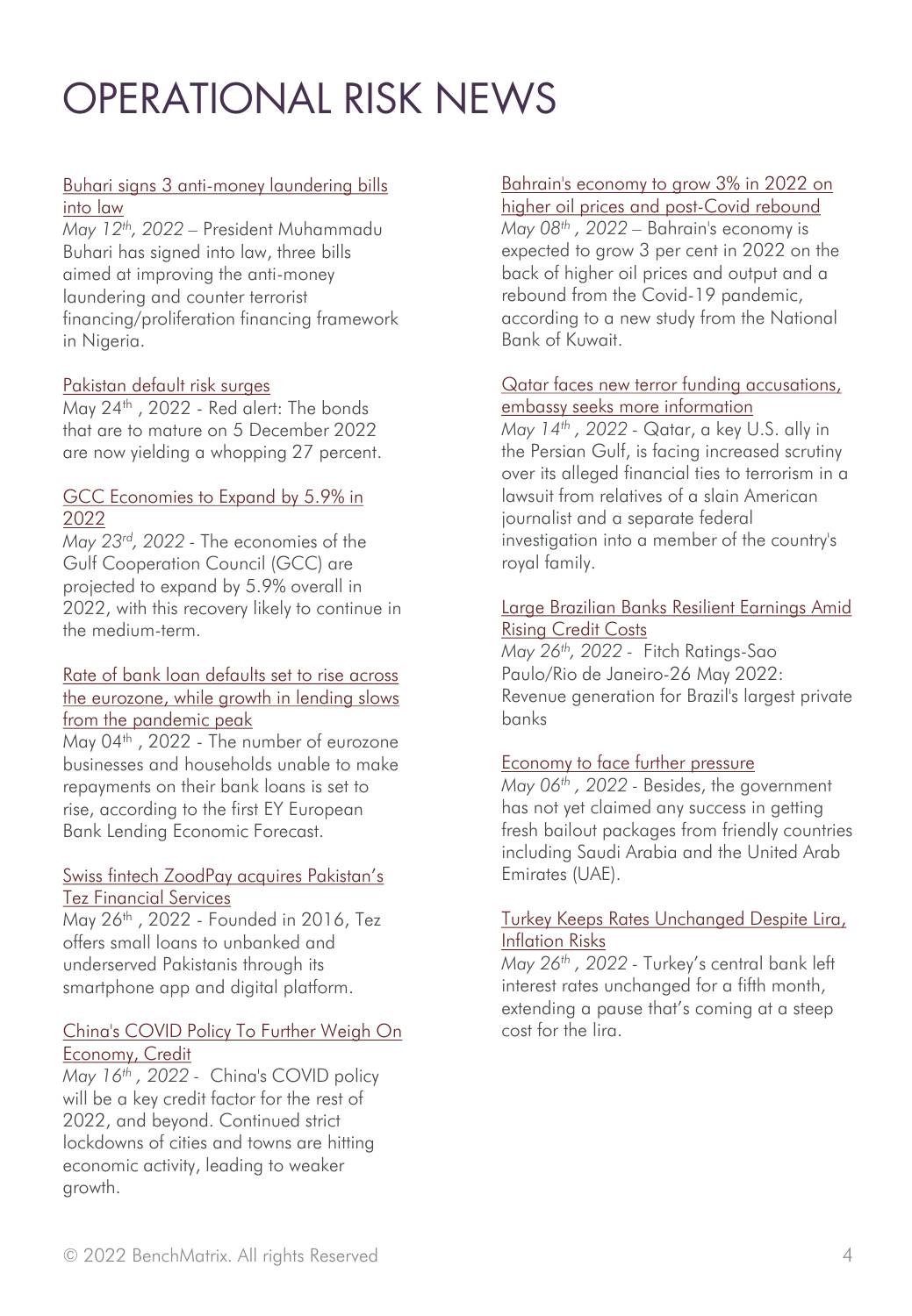# OPERATIONAL RISK NEWS

Call for Enhanced Disaster Risk Data [Governance and Data-driven Analysis to](https://reliefweb.int/report/world/call-enhanced-disaster-risk-data-governance-and-data-driven-analysis-inform-policy-decisions-global-platform-disaster-risk-reduction-2022)  Inform Policy Decisions at the Global Platform for Disaster Risk Reduction 2022 *May 29th, 2022 - Governments, the UN system, and all disaster risk reduction stakeholders gathered for the seventh session of the Global Platform for Disaster Risk Reduction 2022 in Bali, organized by the United Nations Office for Disaster Risk Reduction and hosted by the Government of Indonesia.*

#### [Saudi Arabian Banks Recovering Well from](https://www.fitchratings.com/research/banks/saudi-arabian-banks-recovering-well-from-pandemic-pressures-09-05-2022)  Pandemic Pressures

May 09<sup>th</sup>, 2022 - Fitch Ratings-Dubai-09 May 2022: The pandemic's impact on Saudi Arabian banks has been contained and pressures on the operating environment have largely eased, says Fitch Ratings in a new peer review.

#### [UAE credit demand and supply remain on](https://gulfnews.com/business/banking/uae-credit-demand-and-supply-remain-on-the-rise-central-bank-1.87689245) the rise: Central Bank

*May 07th , 2022 -* "Growth in business loan demand was consistent with that recorded in the previous quarter and personal loan demand registered its strongest growth since 2014," said the Central Bank.

#### [Survey reveals stark gap in risk](https://www.insurancebusinessmag.com/ca/risk-management/news/survey-reveals-stark-gap-in-risk-management-407484.aspx) management

*May 26th, 2022 -* Risk management software provider Origami Risk recently conducted a survey of over 220 risk professionals, 60% of which said they held director-level or higher roles in their organization.